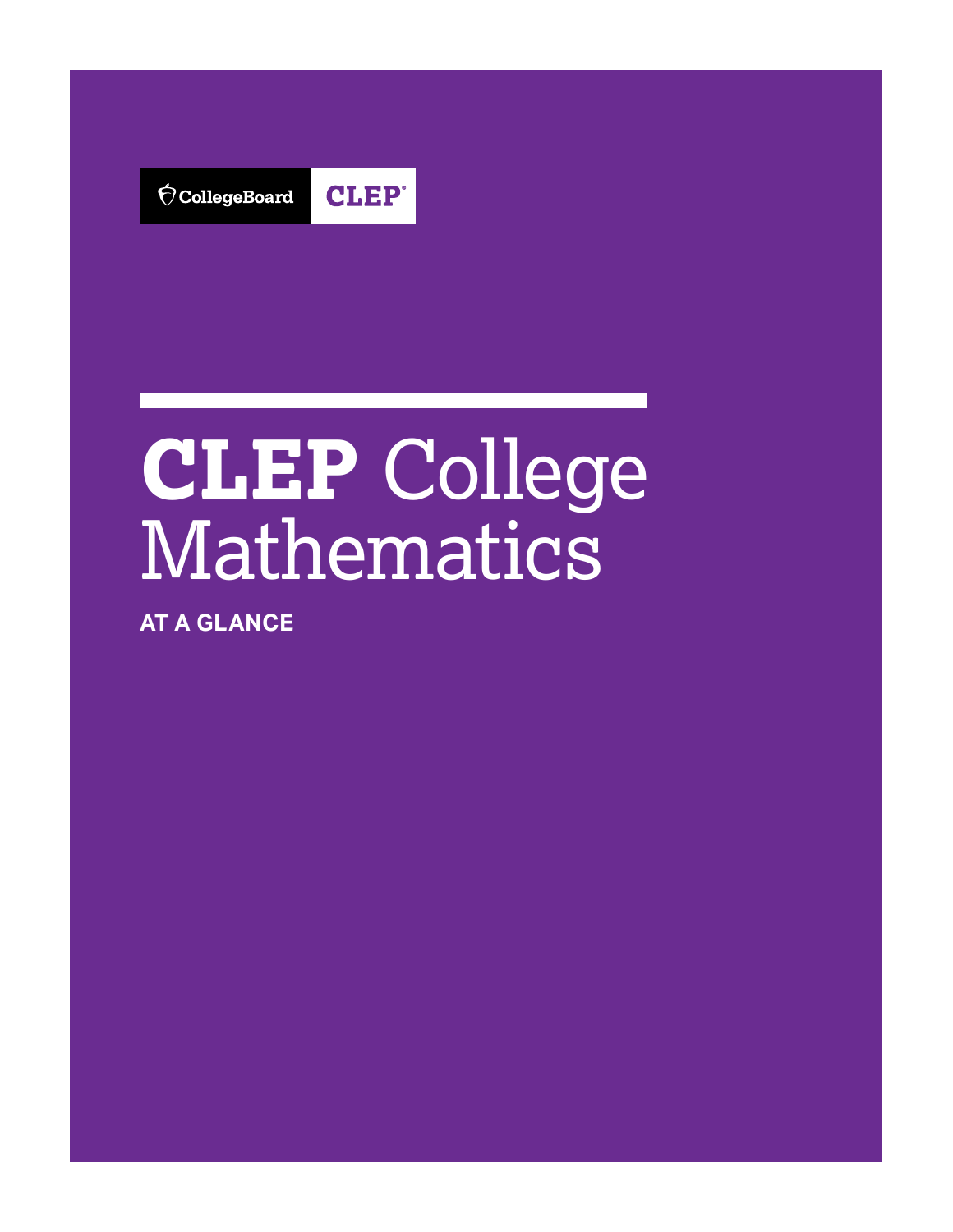# **Description of the Examination**

The College Mathematics examination covers material generally taught in a college course for nonmathematics majors and majors in fields not requiring knowledge of advanced mathematics.

The examination contains approximately 60 questions to be answered in 90 minutes. Some of these are pretest questions that will not be scored.

An online scientific (nongraphing) calculator will be available during the examination. Although a calculator is not necessary to answer most of the questions, there may be a few problems whose solutions are difficult to obtain without using a calculator. Since no calculator is allowed during the examination except for the online calculator provided, it is recommended that prior to the examination you become familiar with the use of the online calculator.

 **Mathematics description on the CLEP® website, For more information about the scientific (nongraphing) calculator, please visit the College clep.collegeboard.org.** 

It is assumed that candidates are familiar with currently taught mathematics vocabulary, symbols, and notation.

# **Knowledge and Skills Required**

Questions on the College Mathematics examination require candidates to demonstrate the following abilities in the approximate proportions indicated:

- Solving routine, straightforward problems (about 50% of the examination)
- Solving nonroutine problems requiring an understanding of concepts and the application of skills and concepts (about 50% of the examination)

The subject matter of the College Mathematics examination is drawn from the following topics. The percentages next to the main topics indicate the approximate percentage of exam questions on that topic.

#### **20% ALGEBRA AND FUNCTIONS1**

- § Solving equations, linear inequalities, and systems of linear equations by analytic and graphical methods
- § Interpretation, representation, and evaluation of functions: numerical, graphical, symbolic, and descriptive methods
- § Graphs of functions: translations, horizontal and vertical reflections, and symmetry about the x-axis, the y-axis, and the origin
- Linear and exponential growth
- Applications

#### **10% COUNTING AND PROBABILITY**

- Counting problems: the multiplication rule, combinations, and permutations
- § Probability: union, intersection, independent events, mutually exclusive events, complementary events, conditional probabilities, and expected value
- Applications

#### **15% DATA ANALYSIS AND STATISTICS**

- Data interpretation and representation: tables, bar graphs, line graphs, circle graphs, pie charts, scatterplots, and histograms
- § Numerical summaries of data: mean (average), median, mode, and range
- **Standard deviation and normal distribution (conceptual** questions only)
- Applications

#### **20% FINANCIAL MATHEMATICS**

- Percents, percent change, markups, discounts, taxes, profit, and loss
- § Interest: simple, compound, continuous interest, effective interest rate, effective annual yield or annual percentage rate (APR)
- Present value and future value
- § Applications

<sup>1.</sup> Types of functions that will be considered are linear, polynomial, radical, exponential, logarithmic, and piecewise defined.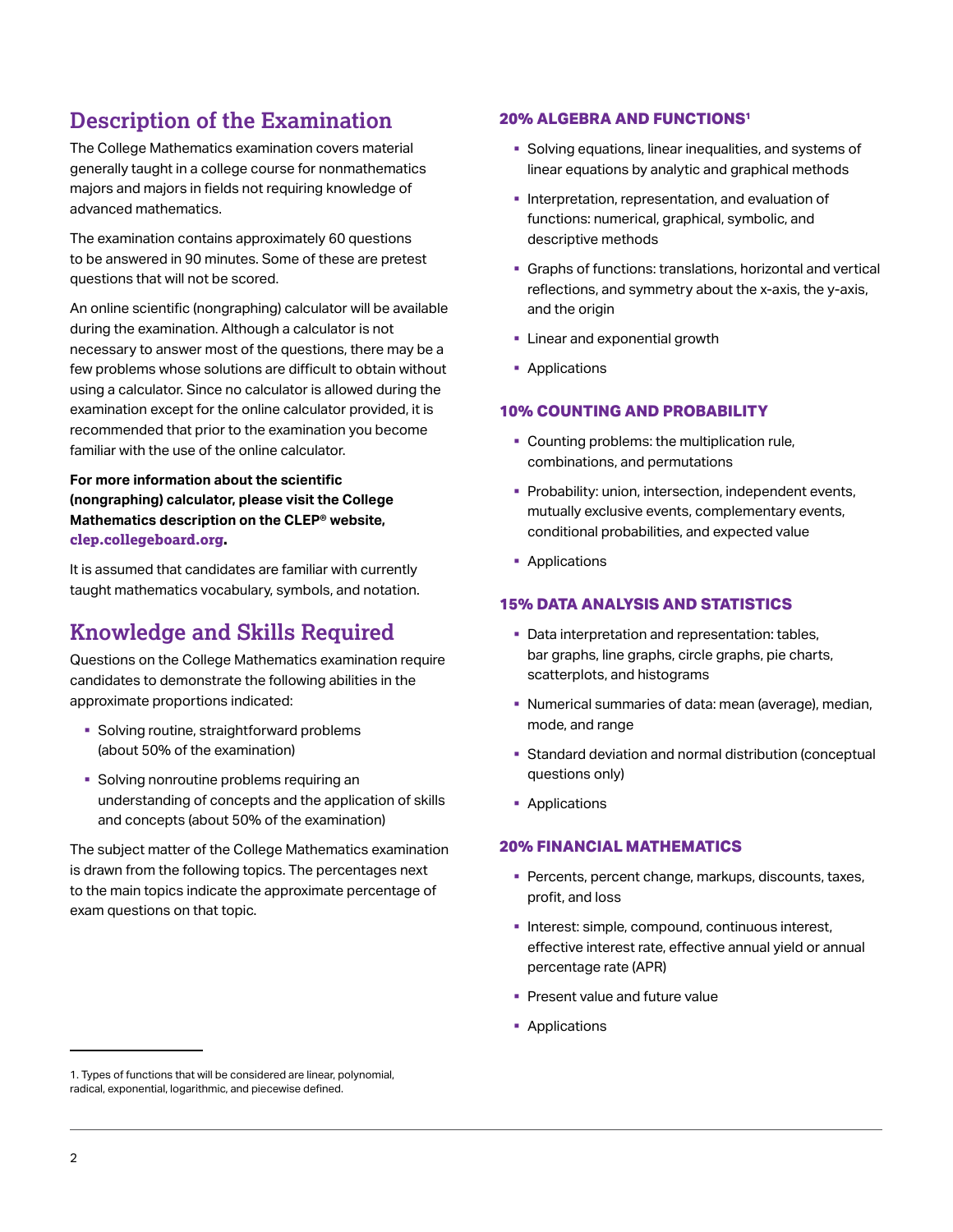#### **10% GEOMETRY**

- § Properties of triangles and quadrilaterals: perimeter, area, similarity, and the Pythagorean theorem
- § Parallel and perpendicular lines
- Properties of circles: circumference, area, central angles, inscribed angles, and sectors
- Applications

### **15% LOGIC AND SETS**

- Logical operations and statements: conditional statements, conjunctions, disjunctions, negations, hypotheses, logical conclusions, converses, inverses, counterexamples, contrapositives, and logical equivalence
- § Set relationships, subsets, disjoint sets, equality of sets, and Venn diagrams
- § Operations on sets: union, intersection, complement, and Cartesian product
- Applications

#### **10% NUMBERS**

- § Properties of numbers and their operations: integers and rational, irrational, and real numbers (including recognizing rational and irrational numbers)
- **Elementary number theory: factors and divisibility,** primes and composites, odd and even integers, and the fundamental theorem of arithmetic
- Measurement: unit conversion, scientific notation, and numerical precision
- § Absolute value
- § Applications

## **Study Resources**

Most textbooks used in college-level mathematics courses cover the topics in the outline given earlier, but the approaches to certain topics and the emphasis given to them may differ. To prepare for the College Mathematics exam, it is advisable to study one or more introductory college-level mathematics textbooks, which can be found in most college bookstores or online. Elementary algebra textbooks also cover many of the topics on the College Mathematics exam. When selecting a textbook, check the table of contents against the knowledge and skills required for this test. Visit **[clep.collegeboard.org/earn](https://clep.collegeboard.org/earn-college-credit/practice)  [-college-credit/practice](https://clep.collegeboard.org/earn-college-credit/practice)** for additional math resources. You can also find suggestions for exam preparation in Chapter IV of the *CLEP Official Study Guide*. In addition, many college faculty post their course materials on their schools' websites.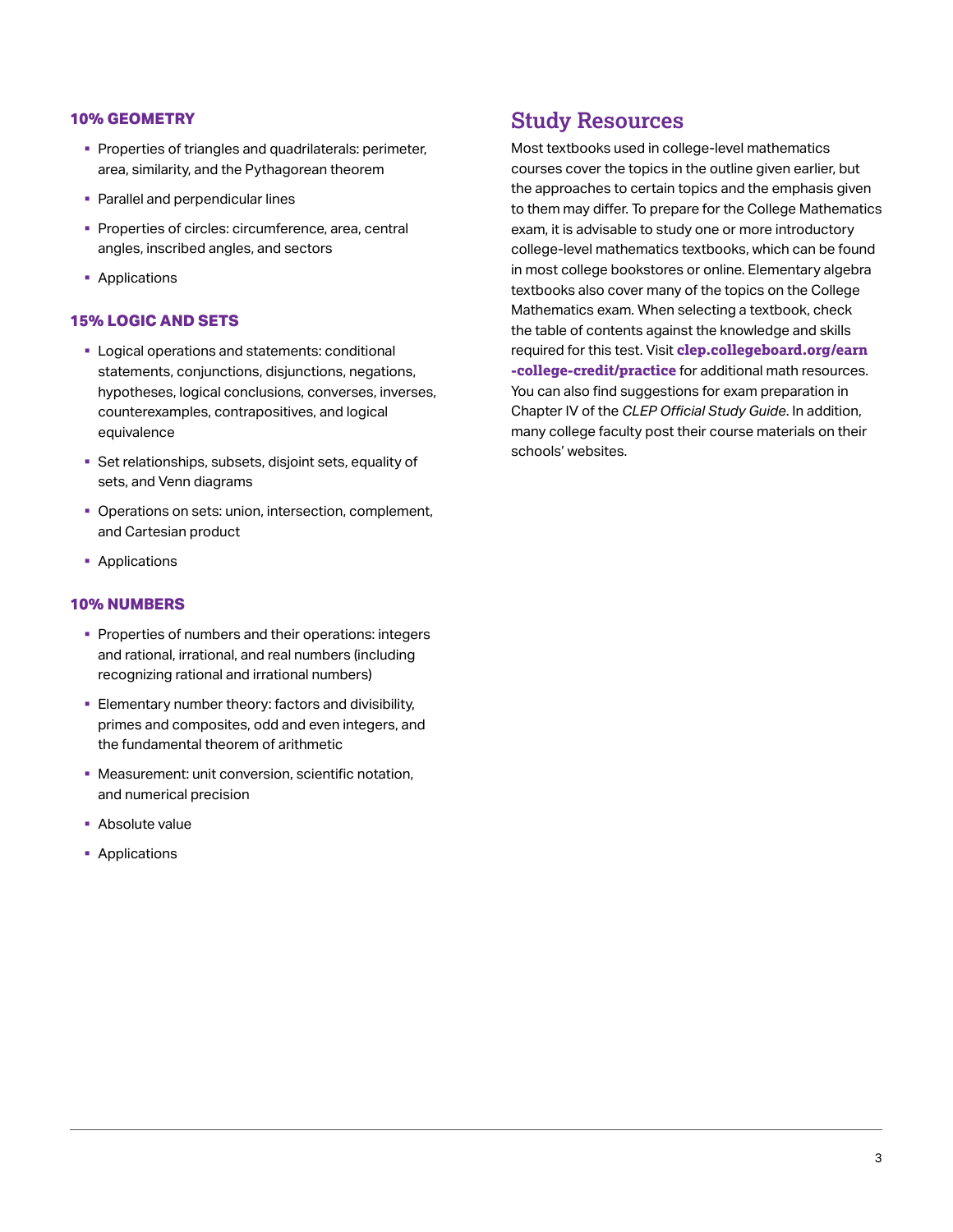# **Sample Test Questions** 1.

The following sample questions don't appear on an actual CLEP examination. They are intended to give potential test takers an indication of the format and difficulty level of the examination and to provide content for practice and review. Knowing the correct answers to all of the sample questions isn't a guarantee of satisfactory performance on the exam.

**Directions:** An online scientific calculator will be available  $\overline{D}$ , \$13,401 for the questions on this test. Some questions will require you to select from among four choices. For these questions, select the BEST of the choices given. Some questions will require you to type a numerical answer in the box provided. Some questions refer to a table in which statements appear in the first column. For each statement, select the correct properties by checking the appropriate cell(s) in the table.

- 1. Unless otherwise specified, the domain of any function *f* is assumed to be the set of all real numbers *x* for which  $f(x)$  is a real number.  $A. \ln(2^{20})$  years
- 2. Figures that accompany questions are intended to provide information useful in answering the questions. The figures are drawn as accurately as possible EXCEPT when it is stated in a specific question that the figure is not drawn to scale.
- a appropriate box. 3. If a principal of **P** dollars is invested at an annual appropriate box. interest rate *r*, compounded *n* times per year, and no further withdrawals or deposits are made to the account, then the future value *A*, the account balance

 $\left( \n\right)$ <sup>nt</sup> after *t* years, is given by the formula  $A = P\left(1 + \frac{r}{n}\right)$ .

- 4. If a principal of *P* dollars is invested at an annual interest rate *r*, compounded continuously, and no further withdrawals or deposits are made to the account, then the future value *A*, the account balance after *t* years, is given by the formula *A* **=** *Pert* .
- 5. At an interest rate *r*, compounded *n* times per year, the effective annual yield or annual percentage rate

(APR), is given by the formula **APR** = 
$$
\left(1 + \frac{r}{n}\right)^n
$$
 - 1.

- Audrey deposited \$10,000 into a 3-year certificate of deposit that earned 10% annual interest, compounded annually. Audrey made no additional deposits to or withdrawals from the certificate of deposit. What was the value of the certificate of deposit at the end of the 3-year period?
	- A. \$13,000
	- B. \$13,300
	- C. \$13,310
	-
- 2.  $\frac{(4 \times 10^{-5})^2}{(2 \times 10^6)^3}$  =
	- A. 2 x 10-28
	- B. 1.3 x 10-2
	- C.  $1.6 \times 10^{10}$
	- D.  $2 \times 10^{14}$
- **NOTES: NOTES: NOTES: 3.** If *P* dollars is invested in a savings account that pays 5% annual interest, compounded continuously, in how many years will the account value be equal to 2*P* dollars?
	-
	- B.  $\ln(2^5)$  years
	- C. 10 years
	- D. 20 years
	- 4. Assume that *a* and *b* are positive integers. For each statement below, determine whether the statement is true or false, and indicate your answer in the

| Statement                                                                 | True | False |
|---------------------------------------------------------------------------|------|-------|
| If <b>a</b> is divisible by <b>b</b> , then $a^2$ is divisible by $b^2$ . |      |       |
| If $a^2$ is divisible by <b>b</b> , then a is divisible by <b>b</b> .     |      |       |
| If <b>a</b> is divisible by $b^2$ , then a is divisible by <b>b</b> .     |      |       |

5. From 1950 to 1990 the population of Country W increased by 40%. From 1990 to 2012 the population of Country W increased by 10%. What is the percentage increase in the population of Country W from 1950 to 2012 ?

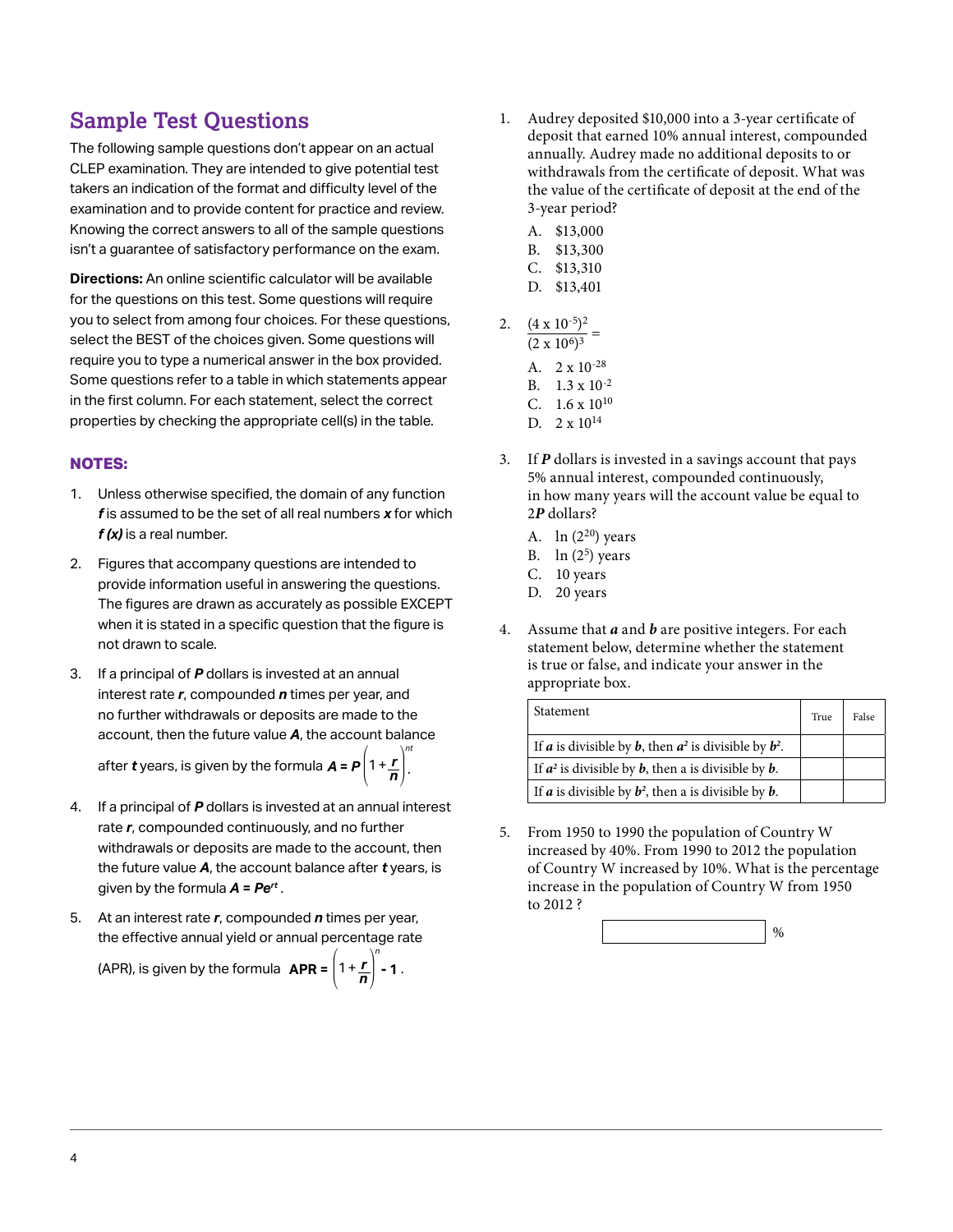- 6. Let **P***(E)* represent the probability of event *E*. Let *A* and *B* be events with  $P(A) = 0.3$ ,  $P(B) = 0.7$ , and  $P(A \cap B) = 0.2$ . What is the value of  $P(A \cup B)$ ?
	- A. 1.0
	- B. 0.9
	- C. 0.8
	- D. 0.7



The chart above shows the number of teachers in City A, City B, City C, and City D in 2005 and 2010. Which city had the greatest percentage increase in the number of teachers from 2005 to 2010?

- A. City A
- B. City B
- C. City C
- D. City D

8. If 
$$
f(x) = x^2 + x - 6
$$
 and  $g(x) = \frac{x-2}{x+3}$ , then  $f(g(2)) =$ 

- $-\frac{56}{9}$ A.
- 9
- B.  $-6$
- $C. 0$
- *D.*  $f(g(2))$  is undefined
- 9. There are 220 seniors at a certain school. Among all seniors, 45 took calculus, 55 took physics, and 10 took both. How many seniors took neither calculus nor physics?
	- A. 90
	- B. 100
	- C. 120
	- D. 130

| Airline/Departure | Morning | Afternoon | Total |
|-------------------|---------|-----------|-------|
| Airmoon flights   |         |           | 10    |
| Airsun flights    |         |           | 15    |
| Total             |         | 14        | 25    |

There are 10 Airmoon flights and 15 Airsun flights daily from Yorktown to New City, as shown in the table below. The table shows that 4 Airmoon and 7 Airsun flights depart in the morning and the remaining flights depart in the afternoon. If a flight is to be selected at random from among the flights that depart in the afternoon from Yorktown to New City, what is the probability that the flight selected will be an Airmoon flight?

- 6 25 6 A. B.
- 14 C.
- 10 25
- 14  $\frac{1}{25}$ D.
- 11. In a sleep study there are 50 people who are 20 years old, 50 people who are 25 years old, and 50 people who are 30 years old. If an additional 20-year-old person participates in the study, what happens to the average age, the median age, and the age range of the participants in the study?

|             | Increases | Decreases | Does Not Change |
|-------------|-----------|-----------|-----------------|
| Average age |           |           |                 |
| Median age  |           |           |                 |
| Age range   |           |           |                 |